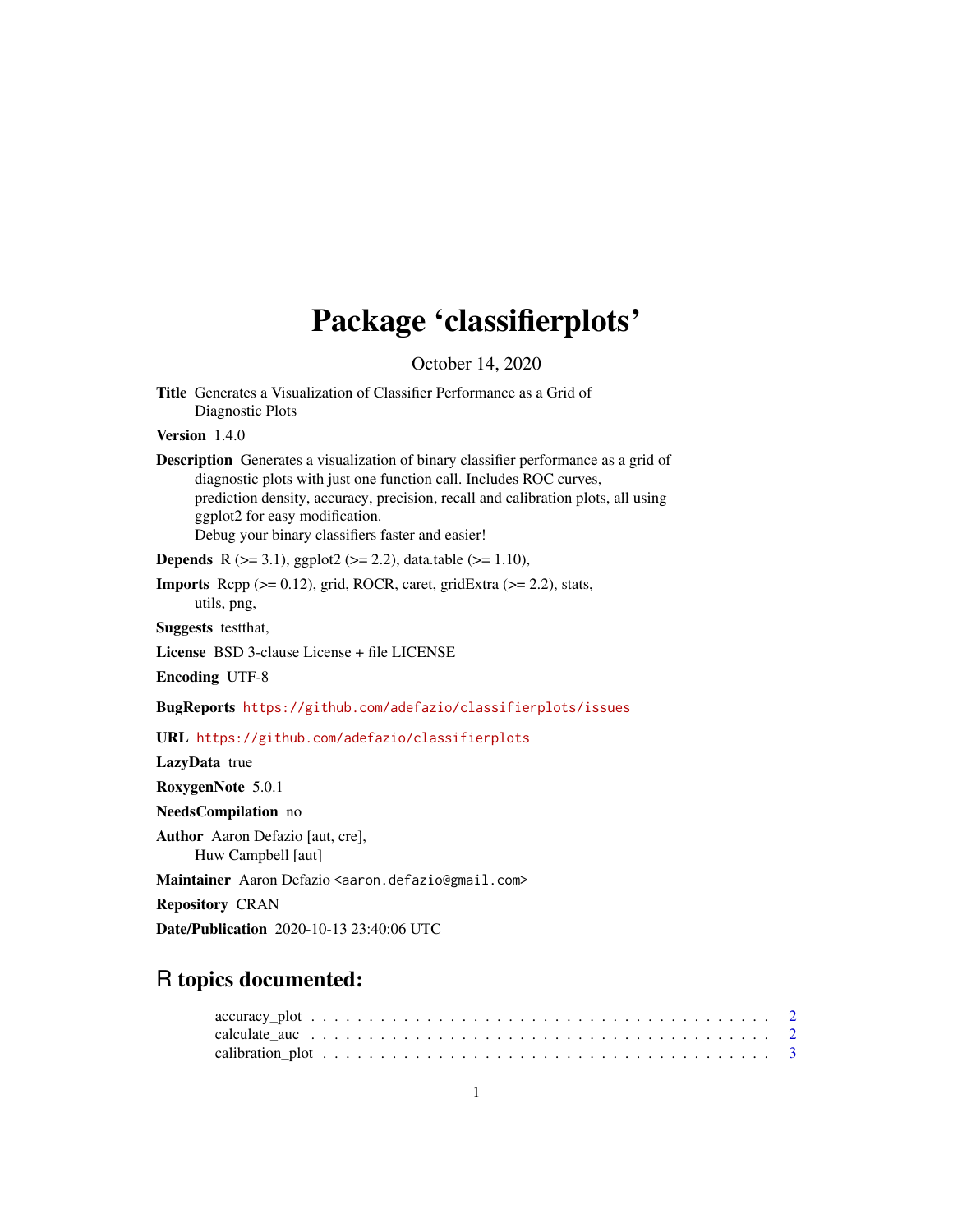#### <span id="page-1-0"></span>2 calculate\_auc

| Index | 9 |
|-------|---|

accuracy\_plot *accuracy\_plot*

#### Description

Returns a ggplot2 plot object containing an accuracy @ percentile plot

#### Usage

```
accuracy\_plot(test.y, pred.prob, granularity = 0.02, show_numbers = T)
```
#### Arguments

| test.y       | List of know labels on the test set                    |
|--------------|--------------------------------------------------------|
| pred.prob    | List of probability predictions on the test set        |
| granularity  | Default 0.02, probability step between points in plot. |
| show_numbers | Show values as numbers above the plot line             |

calculate\_auc *calculate\_auc*

#### Description

Compute auc from predictions and truth

#### Usage

calculate\_auc(test.y, pred.prob)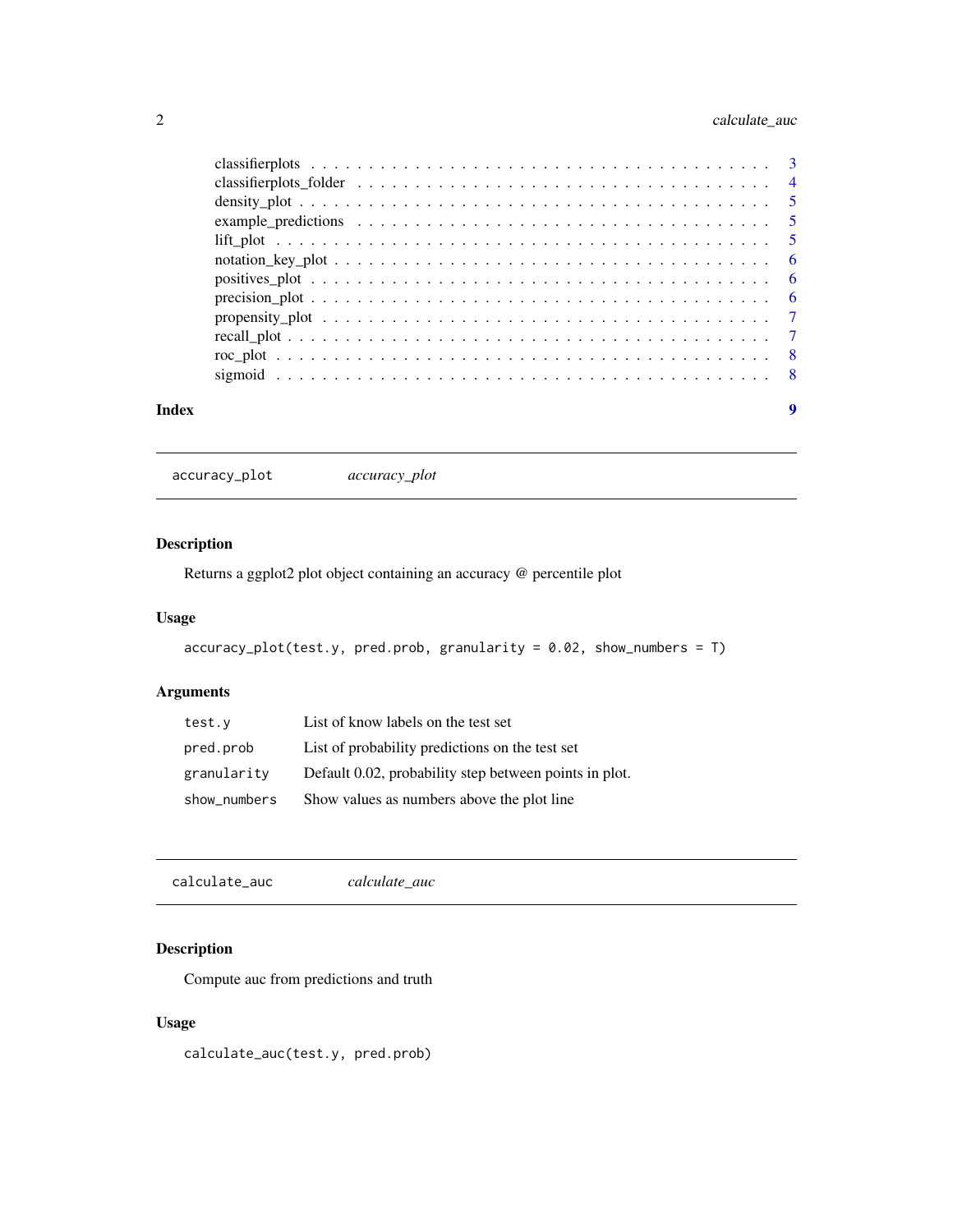#### <span id="page-2-0"></span>calibration\_plot 3

#### Arguments

| test.y    | List of know labels on the test set             |
|-----------|-------------------------------------------------|
| pred.prob | List of probability predictions on the test set |

#### Value

auc

calibration\_plot *calibration\_plot*

#### Description

Returns a ggplot2 plot object containing a smoothed propensity @ prediction level plot

#### Usage

calibration\_plot(test.y, pred.prob)

#### Arguments

| test.v    | List of know labels on the test set             |
|-----------|-------------------------------------------------|
| pred.prob | List of probability predictions on the test set |

<span id="page-2-1"></span>

| classifierplots |  |                         |  | The main functions you want are classifierplots or |  |
|-----------------|--|-------------------------|--|----------------------------------------------------|--|
|                 |  | classifierplots_folder. |  |                                                    |  |

#### Description

The main functions you want are [classifierplots](#page-2-1) or [classifierplots\\_folder](#page-3-1). Produce a suit of classifier diagnostic plots

#### Usage

classifierplots(test.y, pred.prob)

| test.y    | List of know labels on the test set             |
|-----------|-------------------------------------------------|
| pred.prob | List of probability predictions on the test set |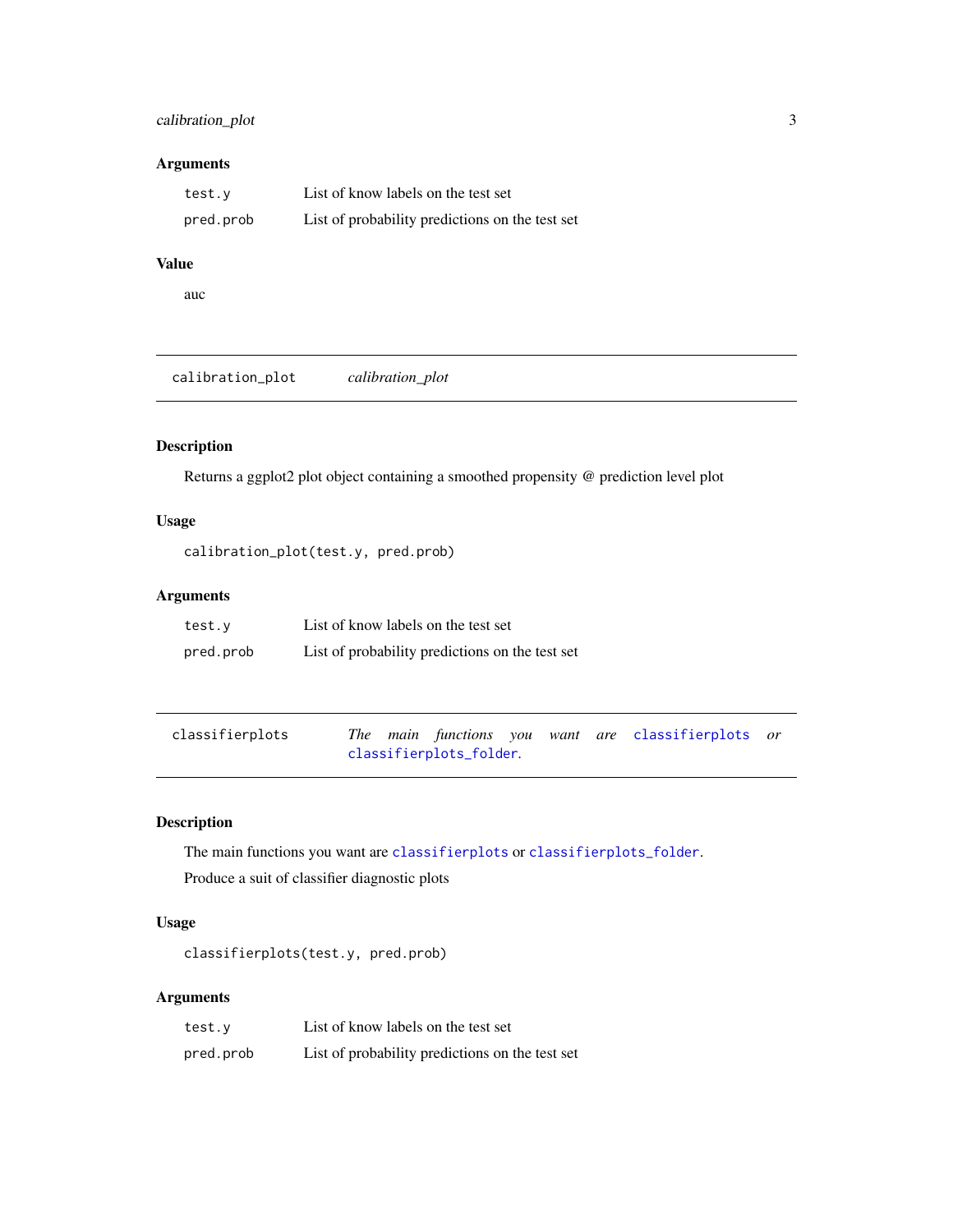#### <span id="page-3-0"></span>Details



#### Examples

```
## Not run:
classifierplots(example_predictions$test.y, example_predictions$pred.prob)
```
## End(Not run)

```
classifierplots_folder
```
*classifierplots\_folder*

#### Description

Produce a suit of classifier diagnostic plots, saving to disk.

#### Usage

```
classifierplots_folder(test.y, pred.prob, folder, height = 5, width = 5)
```

| test.y    | List of know labels on the test set             |
|-----------|-------------------------------------------------|
| pred.prob | List of probability predictions on the test set |
| folder    | Directory to save plots into                    |
| height    | height of separately saved plots                |
| width     | width of separately saved plots                 |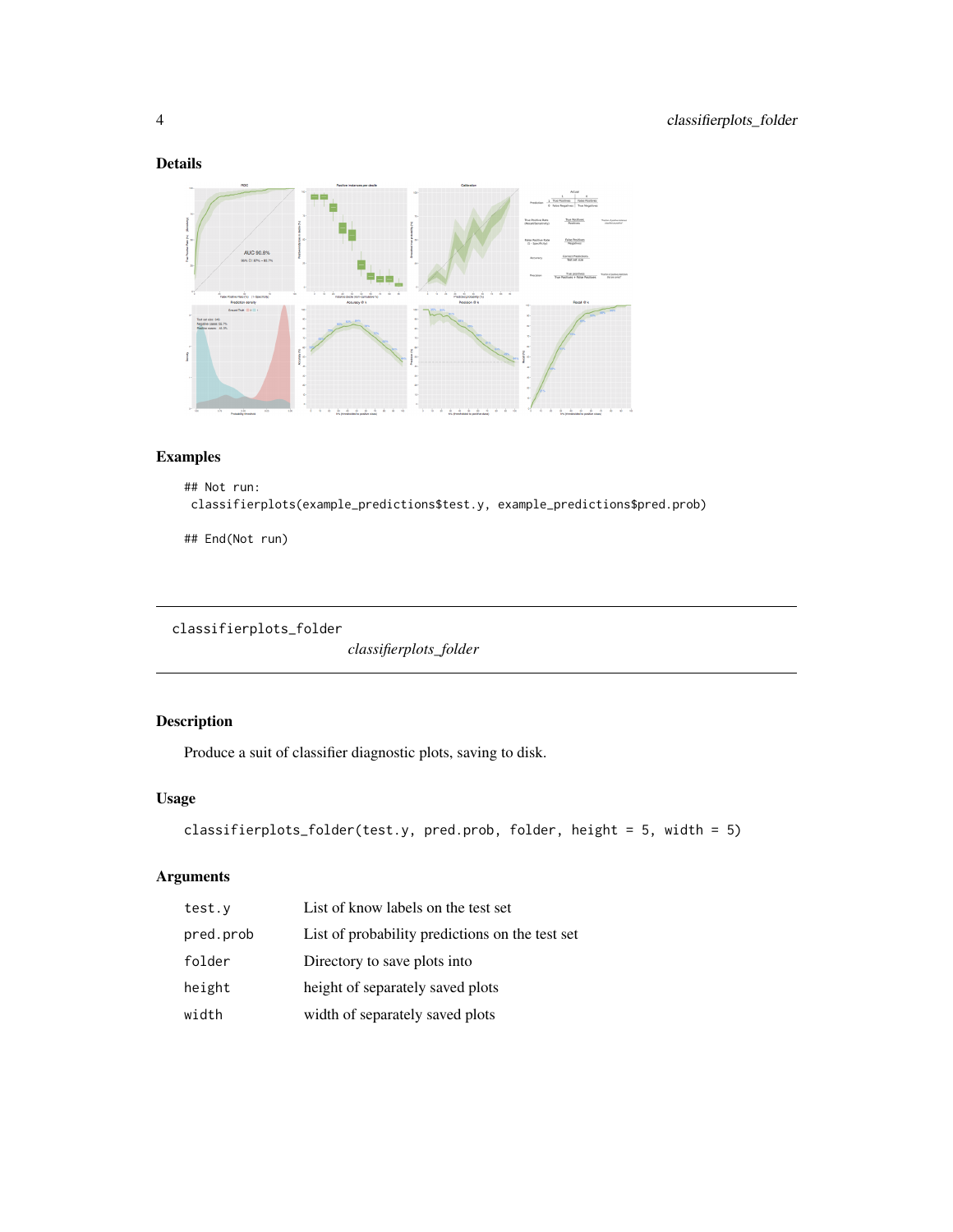<span id="page-4-0"></span>density\_plot *density\_plot*

#### Description

Returns a ggplot2 plot object containing a score density plot.

#### Usage

```
density_plot(test.y, pred.prob)
```
#### Arguments

| test.v    | List of know labels on the test set             |
|-----------|-------------------------------------------------|
| pred.prob | List of probability predictions on the test set |

example\_predictions *Generated using the gen\_example included in the github source*

#### Description

Generated using the gen\_example included in the github source

| lift_plot | $lift\_plot$ |
|-----------|--------------|
|           |              |

#### Description

Returns a ggplot2 plot object containing an precision @ percentile plot

#### Usage

```
lift\_plot(test.y, pred.prob, granularity = 0.02, show_numbers = T)
```

| test.y       | List of know labels on the test set                    |
|--------------|--------------------------------------------------------|
| pred.prob    | List of probability predictions on the test set        |
| granularity  | Default 0.02, probability step between points in plot. |
| show_numbers | Show numbers at deciles T/F default T.                 |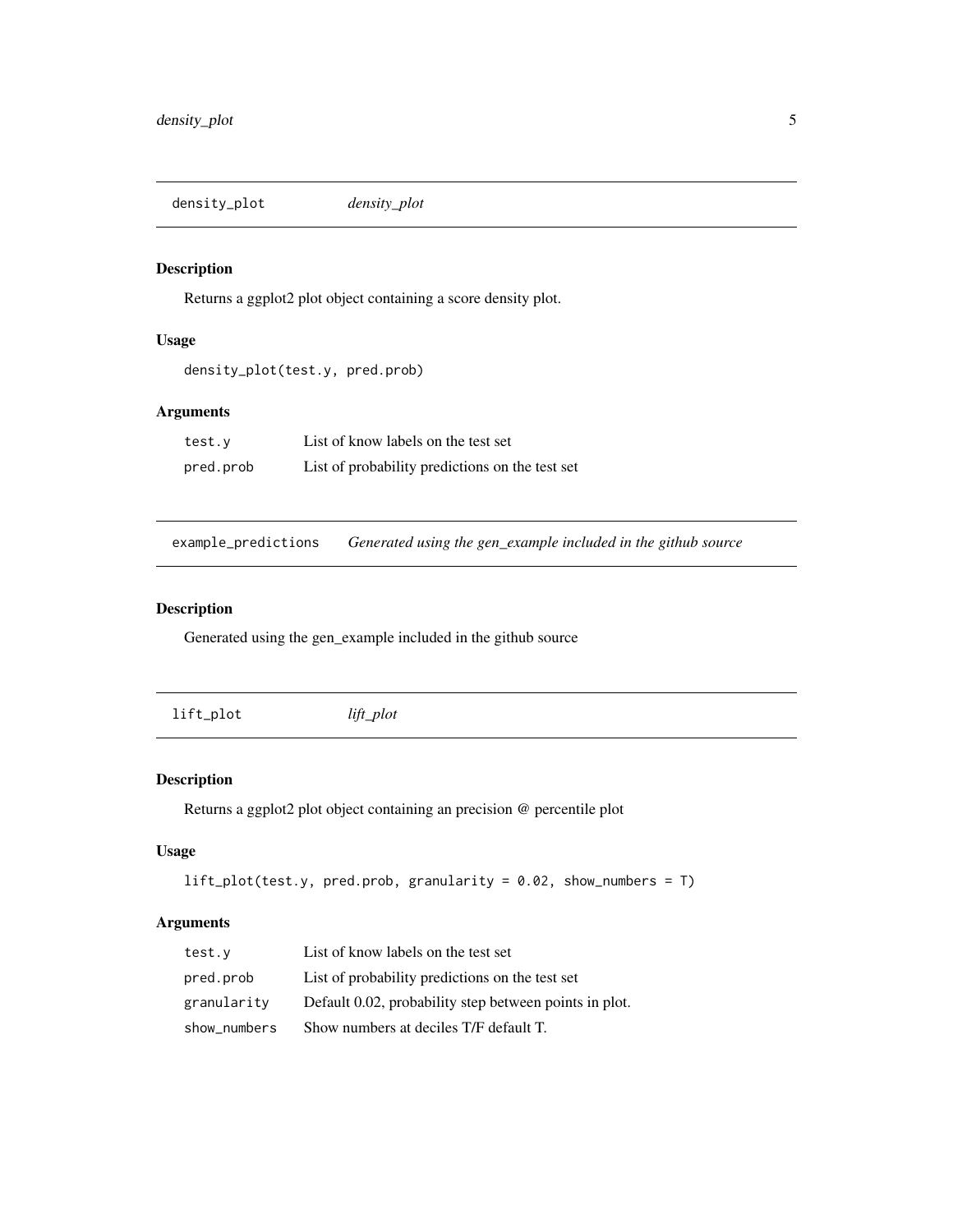<span id="page-5-0"></span>notation\_key\_plot *notation\_key\_plot*

#### Description

Produces some definitions as a grid.

#### Usage

notation\_key\_plot()

positives\_plot *positives\_plot*

#### Description

Returns a ggplot2 plot object containing an positives-per-decile plot.

#### Usage

positives\_plot(test.y, pred.prob)

#### Arguments

| test.v    | List of know labels on the test set             |
|-----------|-------------------------------------------------|
| pred.prob | List of probability predictions on the test set |

precision\_plot *precision\_plot*

#### Description

Returns a ggplot2 plot object containing an precision @ percentile plot

#### Usage

```
precision_plot(test.y, pred.prob, granularity = 0.02, show_numbers = T)
```

| test.y       | List of know labels on the test set                    |
|--------------|--------------------------------------------------------|
| pred.prob    | List of probability predictions on the test set        |
| granularity  | Default 0.02, probability step between points in plot. |
| show numbers | Show numbers at deciles T/F default T.                 |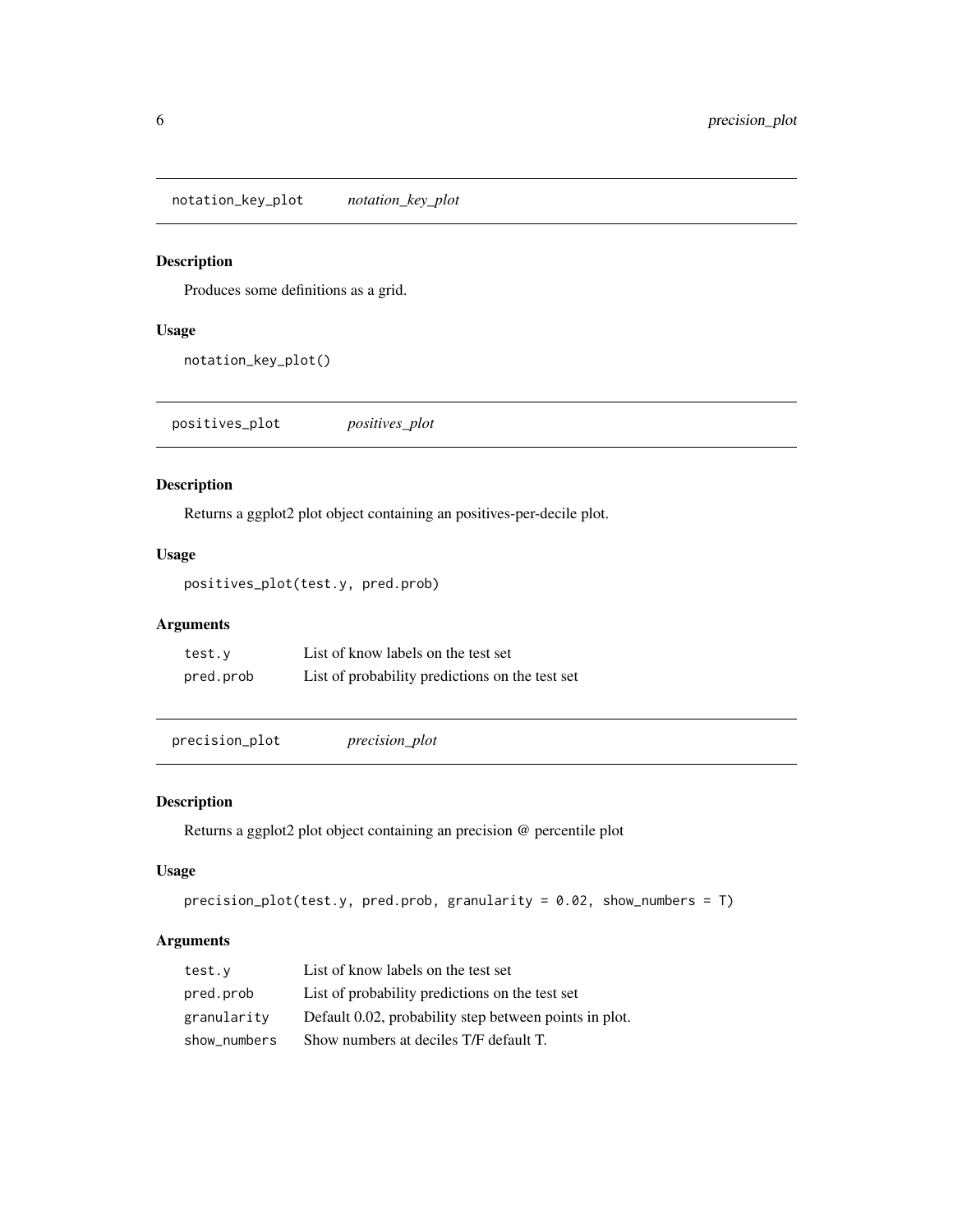#### <span id="page-6-0"></span>Description

Returns a ggplot2 plot object containing an propensity @ percentile plot

#### Usage

```
propensity_plot(test.y, pred.prob, granularity = 0.02)
```
#### Arguments

| test.y      | List of know labels on the test set                    |
|-------------|--------------------------------------------------------|
| pred.prob   | List of probability predictions on the test set        |
| granularity | Default 0.02, probability step between points in plot. |

| recall_plot | recall_plot |  |  |
|-------------|-------------|--|--|
|-------------|-------------|--|--|

#### Description

Returns a ggplot2 plot object containing an sensitivity @ percentile plot

#### Usage

```
recall_plot(test.y, pred.prob, granularity = 0.02, show_numbers = T)
```

| test.y       | List of know labels on the test set                    |
|--------------|--------------------------------------------------------|
| pred.prob    | List of probability predictions on the test set        |
| granularity  | Default 0.02, probability step between points in plot. |
| show_numbers | Show numbers at deciles T/F default T.                 |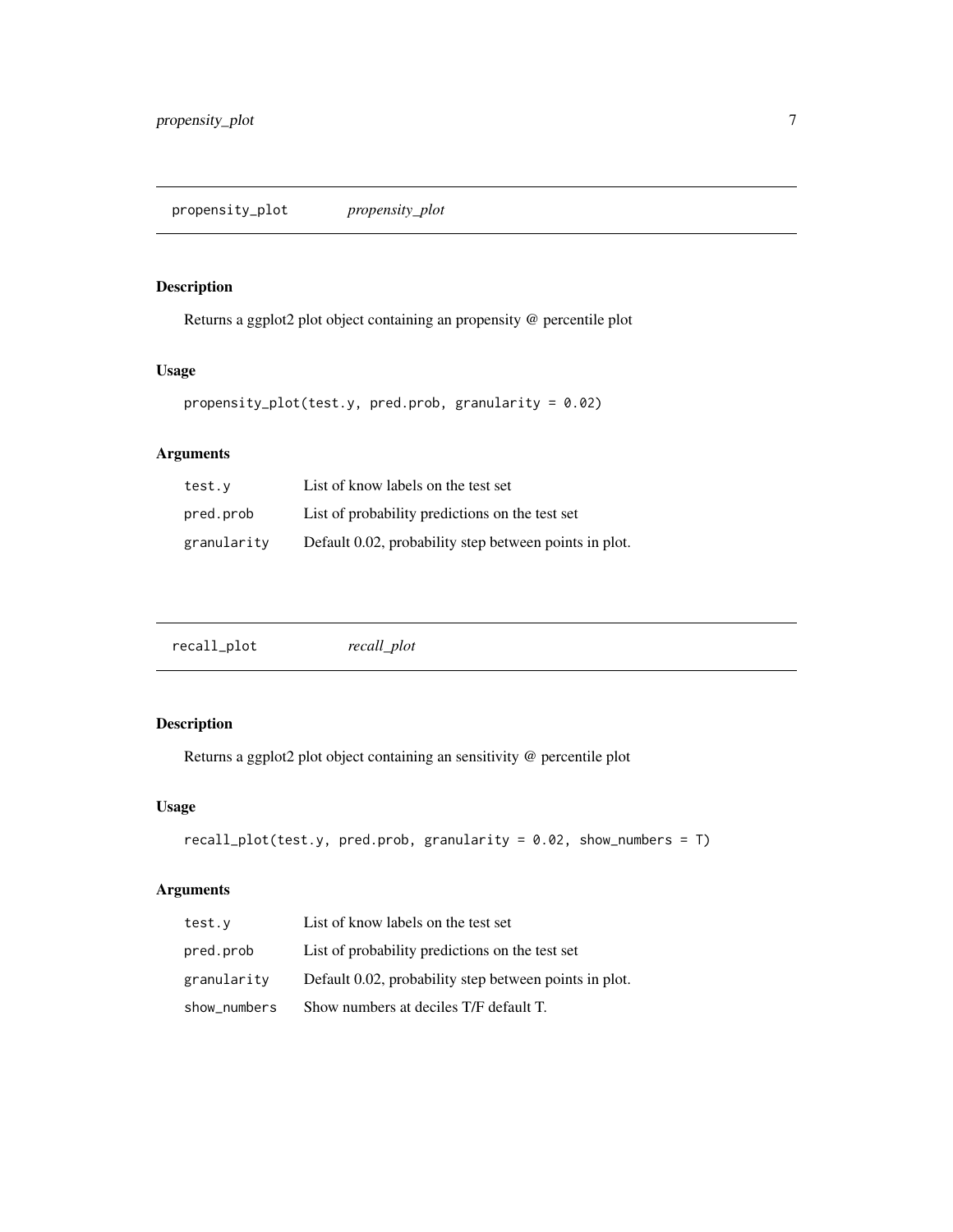<span id="page-7-0"></span>roc\_plot *roc\_plot*

#### Description

Produces a smoothed ROC curve as a ggplot2 plot object. A confidence interval is produced using bootstrapping, although it is turned off by default if you have a large dataset.

#### Usage

roc\_plot(test.y, pred.prob, resamps = 2000, force\_bootstrap = NULL)

#### Arguments

| test.y          | List of know labels on the test set             |
|-----------------|-------------------------------------------------|
| pred.prob       | List of probability predictions on the test set |
| resamps         | How many bootstrap samples to use               |
| force_bootstrap |                                                 |
|                 | True/False to force or force off bootstrapping. |

#### Description

Logistic sigmoid function, that maps any real number to the [0,1] interval. Supports vectors of numeric.

#### Usage

sigmoid(x)

#### Arguments

x data